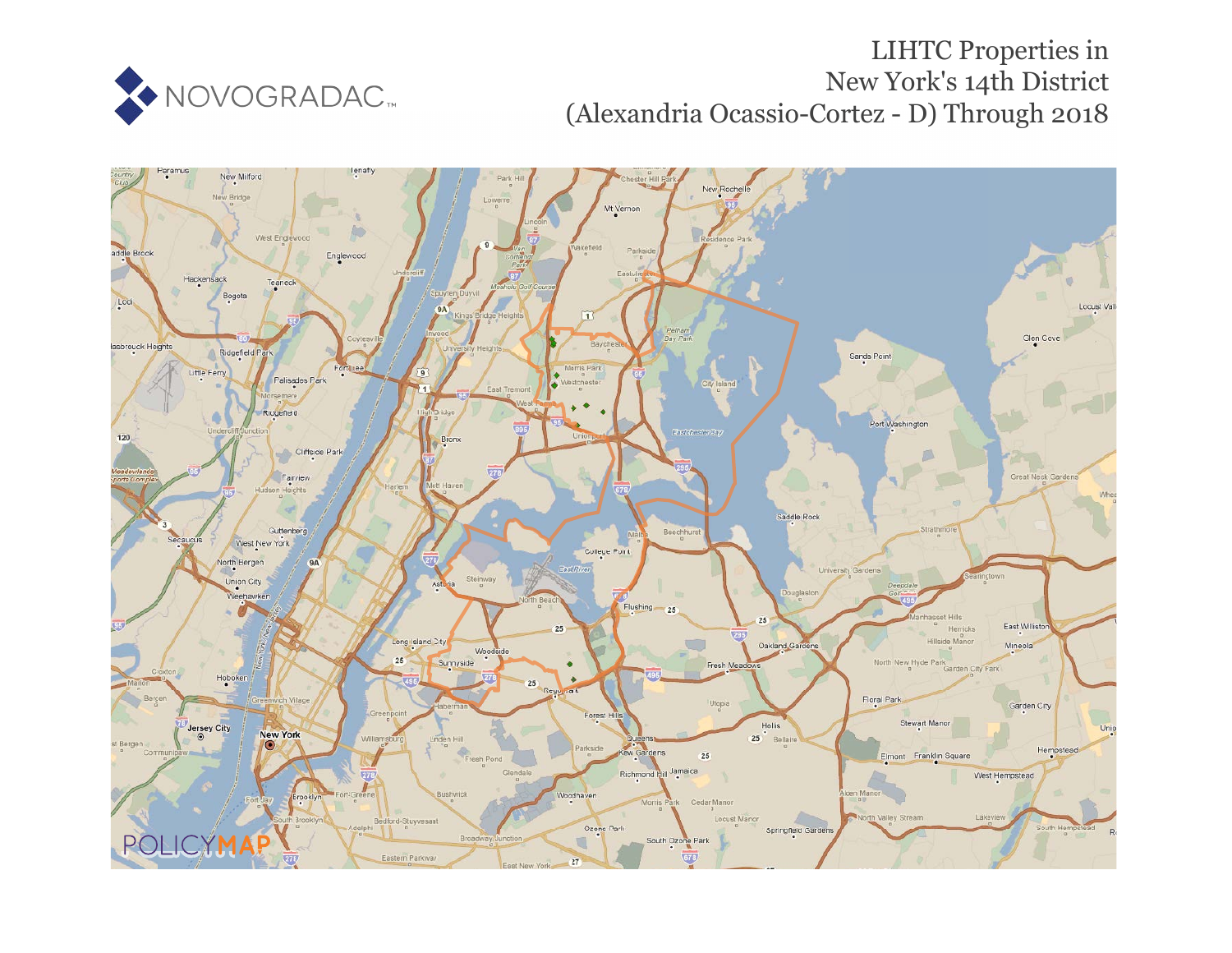## LIHTC Properties in New York's 14th District Through 2018

| <b>Project Name</b>                            | <b>Address</b>                       | City          | <b>State</b>     | <b>Zip Code</b> | <b>Nonprofit</b><br><b>Sponsor</b> | <b>Allocation</b><br>Year | <b>Annual</b><br><b>Allocated</b><br><b>Amount</b> | <b>Year PIS</b>      | <b>Construction Type</b>  | <b>Total</b><br><b>Units</b> | Low<br><b>Income</b><br><b>Units</b> | <b>Rent or</b><br><b>Income</b><br><b>Ceiling</b> | <b>Credit %</b>                                      | Tax-Exempt Financing/<br><b>Bond</b> | <b>HUD Multi-Family</b><br><b>Rental Assistance</b> |
|------------------------------------------------|--------------------------------------|---------------|------------------|-----------------|------------------------------------|---------------------------|----------------------------------------------------|----------------------|---------------------------|------------------------------|--------------------------------------|---------------------------------------------------|------------------------------------------------------|--------------------------------------|-----------------------------------------------------|
| <b>SAGAMORE STREET</b><br><b>APTS</b>          | 678 SAGAMORE BRONX<br>${\rm ST}$     |               | $_{\mathrm{NY}}$ | 10462           | $\mathbf{N}\mathbf{o}$             | 2001                      | \$521,885                                          | 2002                 | <b>New Construction</b>   | 84                           | 83                                   | 60% AMGI                                          | $30\ \%$ present $\rm\thinspace Yes$ value           |                                      | No                                                  |
| <b>SAGAMORE STREET</b><br><b>ASSOCIATES LP</b> | <b>678 SAGAMORE</b><br><b>STREET</b> | <b>BRONX</b>  | $_{\mathrm{NY}}$ | 10018           | $\mathbf{No}$                      | 2001                      | \$521,885                                          | 2002                 | <b>New Construction</b>   | 84                           | 83                                   | 60% AMGI                                          | 30 % present $\rm\thinspace\gamma_{\rm es}$<br>value |                                      | No                                                  |
| <b>BIRCHALL AVENUE</b>                         | 1975 BIRCHALL BRONX<br>AVE           |               | NY               | 10462           | No                                 | 2004                      | $\$0$                                              | 2003                 | New Construction          | 90                           | 90                                   |                                                   | 70 % present $\hbox{~No}$<br>value                   |                                      |                                                     |
| <b>ALLERTON ASSOC</b>                          | <b>2700 BRONX</b><br>PARK E          | <b>BRONX</b>  | NY               | 10467           |                                    | 1988                      | $\$0$                                              | Insufficient<br>Data | Acquisition and Rehab 698 |                              | 698                                  |                                                   | $30$ % present $\,$ No $\,$<br>value                 |                                      |                                                     |
| <b>LYVERE STREET</b><br>RESIDENCE              | 2432-2436<br><b>LYVERE ST</b>        | <b>BRONX</b>  | $_{\mathrm{NY}}$ | 10461           |                                    | Insufficient<br>Data      | \$412,571                                          | 2013                 | Not Indicated             | 48                           | 48                                   | 60% AMGI                                          | $30\,\%$ present $\,$ Yes value                      |                                      |                                                     |
| QUEENSWOOD MAC                                 | 5409 100TH ST CORONA                 |               | $_{\mathrm{NY}}$ | 11368           | $\mathbf{No}$                      | 1989                      | \$367,206                                          | 1990                 | <b>New Construction</b>   | 296                          | 59                                   |                                                   | Not<br>Indicated                                     |                                      |                                                     |
| <b>WHITE PLAINS</b><br>COURTYARD LP            | 2060 WHITE<br>PLAINS ROAD            | <b>BRONX</b>  | NY               | 10462           | Yes                                | 2005                      | \$887,918                                          | 2007                 | New Construction          | 100                          | 99                                   | 60% AMGI                                          | $30\,\%$ present $\,$ Yes value                      |                                      | $\rm No$                                            |
| <b>SCHEUER GARDENS</b>                         | 2540 BARKER<br><b>AVENUE</b>         | <b>BRONX</b>  | NY               | 10467           | No                                 | 2013                      | \$732,807                                          | 2014                 | Acquisition and Rehab 116 |                              | 114                                  | 60% AMGI                                          | $30$ % present $\,$ $\rm Yes$<br>value               |                                      | Yes                                                 |
| <b>SCHEUER PLAZA</b>                           | 2505 BARKER<br><b>AVENUE</b>         | <b>BRONX</b>  | $_{\mathrm{NY}}$ | 10467           | $\mathbf{No}$                      | 2013                      | \$653,288                                          | 2014                 | Acquisition and Rehab 100 |                              | 99                                   | 60% AMGI                                          | $30\,\%$ present $\,$ Yes value                      |                                      | Yes                                                 |
| PARK WEST APARTMEN' WESTCHESTER BRONX          | 2026<br><b>AVENUE</b>                |               | $_{\mathrm{NY}}$ | 10462           | Yes                                | 2016                      | \$1,376,155                                        | 2016                 | <b>New Construction</b>   | 136                          | 136                                  | 60% AMGI                                          | 30 % present<br>value                                |                                      | No                                                  |
| HANAC CORONA                                   | 101ST STREET                         | <b>QUEENS</b> | $_{\mathrm{NY}}$ | 11368           | No                                 | 2016                      | \$1,113,604                                        | 2018                 | New Construction          | 68                           | 67                                   | 60% AMGI                                          | 70 % present<br>value                                |                                      | Yes                                                 |
| 1975 BIRCHALL AVE<br>APTS                      | <b>BIRCHALL AVE BRONX</b>            |               | NY               |                 |                                    | Insufficient<br>Data      | $\$0$                                              | Insufficient<br>Data | Not Indicated             | 89                           | $\bf{0}$                             |                                                   | Not<br>Indicated                                     |                                      |                                                     |
| ABEKEN APARTMENTS I WESTCHESTER BRONX          | 2511<br><b>AVENUE</b>                |               | $_{\mathrm{NY}}$ | 10461           | No                                 | 2006                      | \$702,714                                          | 2009                 | <b>New Construction</b>   | 58                           | 57                                   | 60% AMGI                                          | $30\,\%$ present $\,$ Yes value                      |                                      | $\rm No$                                            |